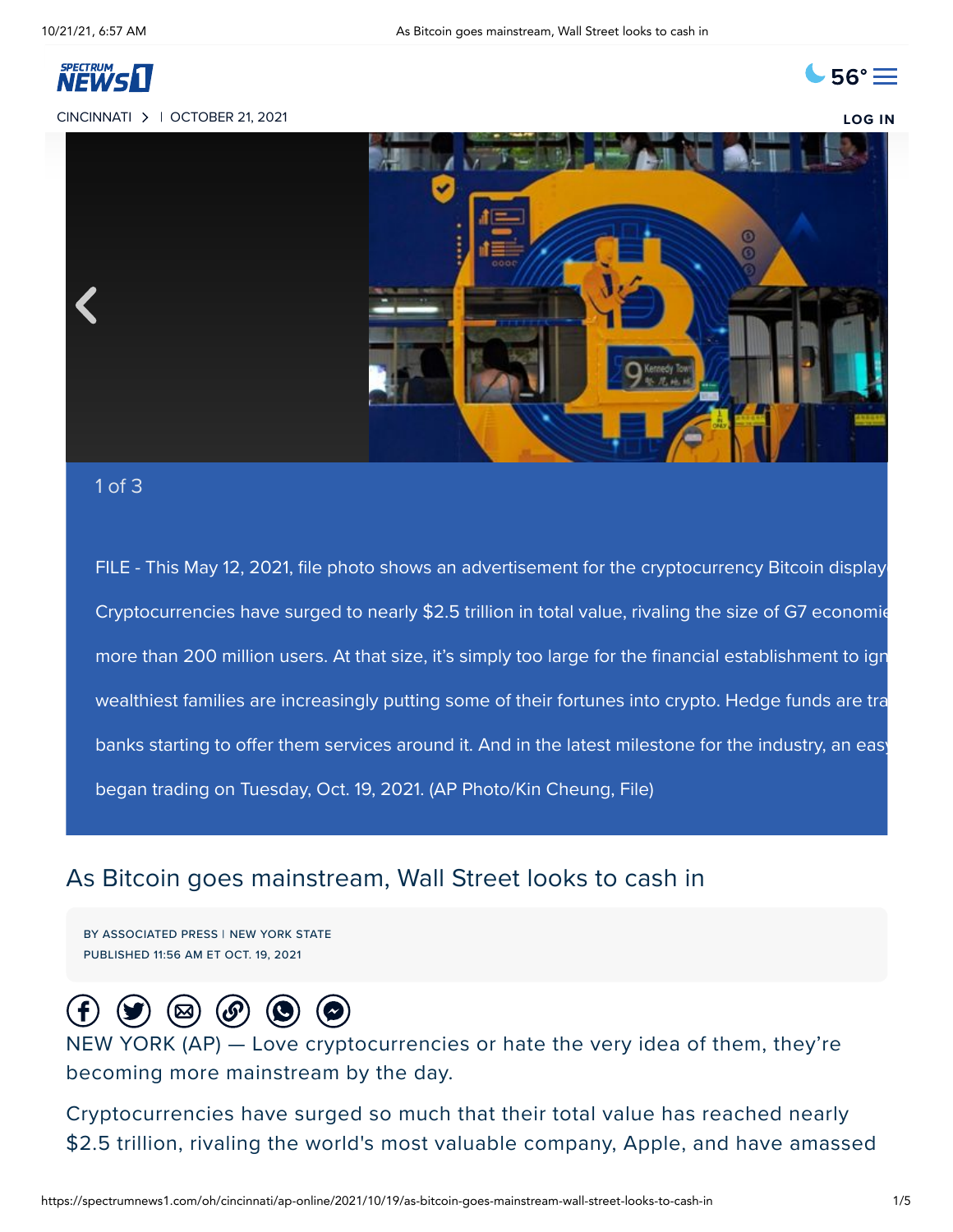

[CINCINNATI](https://spectrumnews1.com/splash.html#oh) | OCTOBER 21, 2021 **[LOG](https://spectrumnews1.com/oh/cincinnati/live-video/login) IN**

Firms that cater to the world's wealthiest families are increasingly putting some of their fortunes into crypto. Hedge funds are trading Bitcoin, which has big-name banks starting to offer them services around it. PayPal lets users buy crypto on its app, while Twitter helps people show appreciation for tweets by tipping their creators with Bitcoin.

And in the latest milestone for the industry, an easy-to-trade fund tied to Bitcoin began trading on Tuesday. Investors can buy the exchange-traded fund from ProShares through an old-school brokerage account, without having to learn what a hot or cold wallet is.

It's all part of a movement across big businesses that see a chance to profit on the fervor around the world of crypto, as a new ecosystem further builds up around it, whether they believe in it or not.

"The one thing you can say for certain is that the advent of the era of the Bitcoin ETF opens up the opportunity for Wall Street to make money on Bitcoin in a way that it hadn't been able to previously," said Ben Johnson, director of global ETF research at Morningstar. "The winners in all of this are the exchanges and the asset managers and the custodians. Whether investors win or not is a big, bold question mark."

Bitcoin has come a long way since someone or a group of someones under the name Satoshi Nakamoto wrote a paper in 2008 about how to harness computing power around the world to create a digital currency that can't be double-spent. The price has more than doubled this year alone to roughly \$62,000. It was at only \$635 five years ago.

Supporters of cryptocurrencies say they offer an ultra-important benefit for any investor: something whose price moves independently of the economy, rather than tracking it like so many other investments do. More high-minded fans say digital assets are simply the future of finance, allowing transactions to sidestep middlemen and fees with a currency that's not beholden to any government.

Critics, meanwhile, question whether crypto is just a fad, say it uses too much energy and point to all the stiff regulatory scrutiny shining on it. China last month declared Bitcoin transactions illegal, for example. The chair of the U.S. Securities and Exchange Commission, Gary Gensler, said in August that the world of crypto doesn't have enough investor protection and "it's more like the Wild West."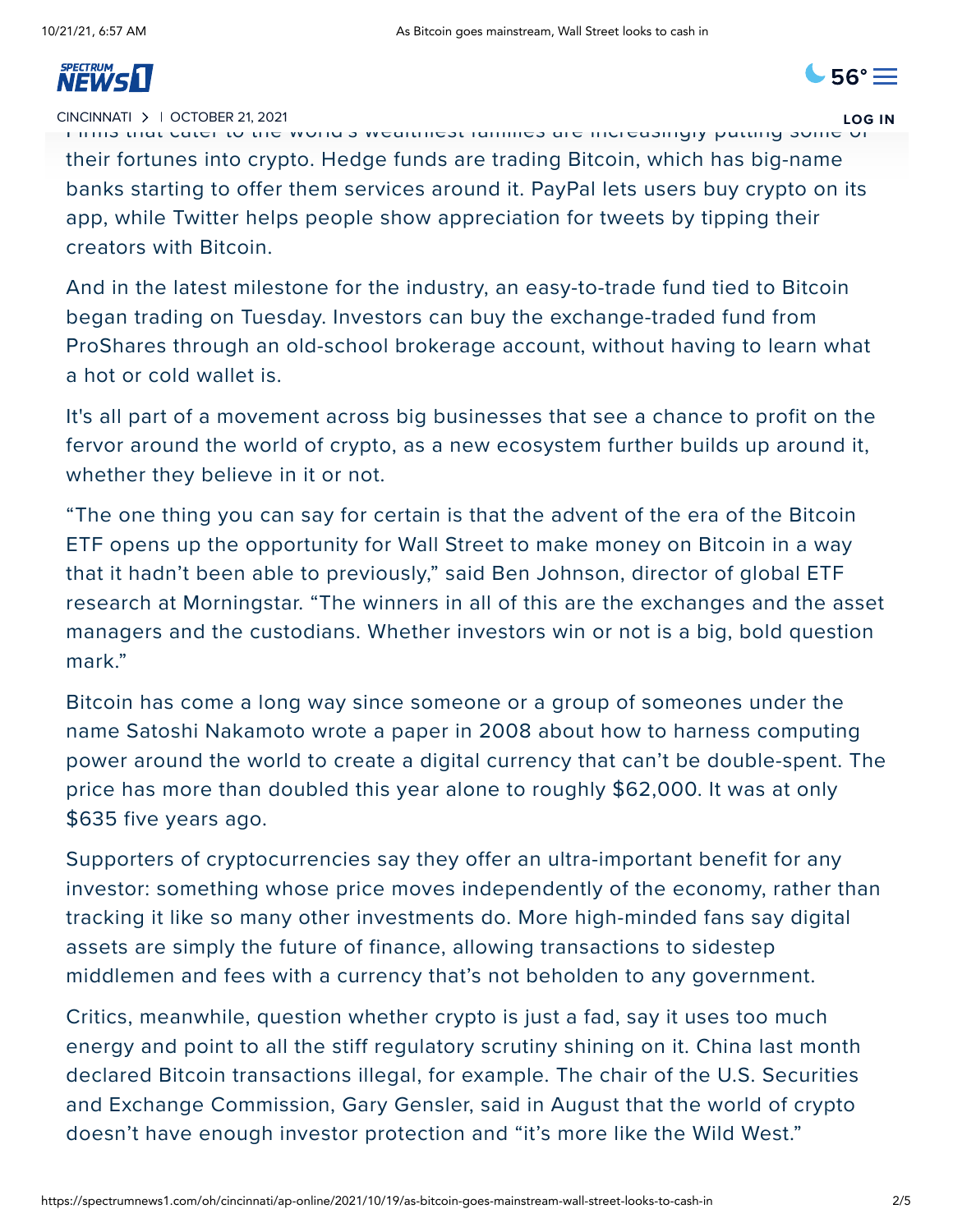## $T$ [from](https://spectrumnews1.com/oh/cincinnati) an online curiosity to a bigger part of the cultural and corporate landscape.

U.S. Bank earlier this month said it has begun offering a cryptocurrency custody [CINCINNATI](https://spectrumnews1.com/splash.html#oh) | OCTOBER 21, 2021 **[LOG](https://spectrumnews1.com/oh/cincinnati/live-video/login) IN**

 $\bullet$  [56°](https://spectrumnews1.com/oh/cincinnati/weather)  $\equiv$ 

service for big investment managers. That means it essentially holds their Bitcoin in safekeeping for them, and it expects to offer support for other coins soon.

Other name-brand banks have also announced intentions to offer custodial services for crypto.

"It's not just in the fringes and dark corners of the Web that it's happening," said Kashif Ahmed, president of American Private Wealth in Bedford, Massachusetts.

Ahmed doesn't recommend his clients invest in crypto. Before then, he said he'll need to be able to "go to my local supermarket and buy things for my family and offer crypto and not be laughed out of the store."

But others are more willing to try it.

In a survey by Citi Private Bank of family offices around the world that manage money for wealthy people, roughly 23% said they have made some investments in crypto. Another 25% said they are researching it.

The growing acceptance of crypto on Wall Street has created a new crop of darlings that help people buy it. Crypto trading platform Coinbase has a market value of roughly \$64 billion, for example, putting it on par with such established companies as Colgate-Palmolive, FedEx and Ford Motor.

At Robinhood Markets, meanwhile, the company that became famous for getting a new generation of investors into the stock market is increasingly becoming a place for crypto trading. This spring was the first time when new Robinhood customers were more likely to make their first trade in cryptocurrencies rather than in stocks.

In the end, what many on Wall Street see lasting may not be as much Bitcoin and other cryptocurrencies as the technology that underlies them.

Called the blockchain, it allows for a public ledger that everyone can check and trust, and many expect it to lead to a wealth of innovations. It's akin to today's Netflix, Facebook and other services that sprung out of the infrastructure built during the boom and bust of the dot-com bubble.

"The applications built on this new software architecture appear to be growing more quickly than past technologies," Bank of America strategists Alkesh Shah and Andrew Moss wrote in a recent research report positing digital assets are only in their first inning of growth. "New companies are likely to emerge and poorly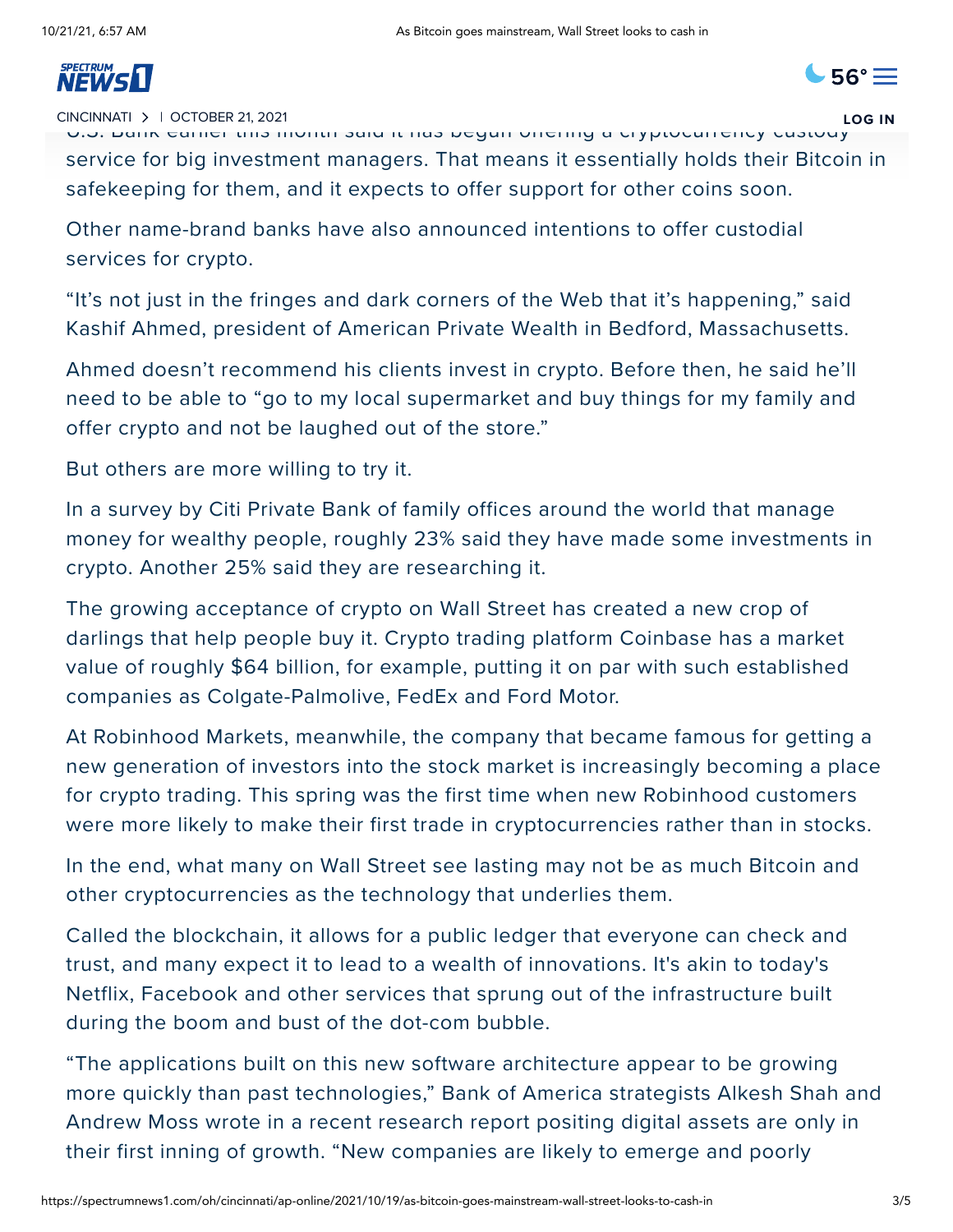

JPMorgan Chase, for example, is already using blockchain technology to improve [CINCINNATI](https://spectrumnews1.com/splash.html#oh) | OCTOBER 21, 2021 **[LOG](https://spectrumnews1.com/oh/cincinnati/live-video/login) IN**

fund transfers between global banks. That's the same JPMorgan Chase run by CEO Jamie Dimon, who said in an interview with Axios this month that bitcoin has "got no intrinsic value."

Copyright 2021 The Associated Press. All rights reserved. This material may not be published, broadcast, rewritten or redistributed without permission.